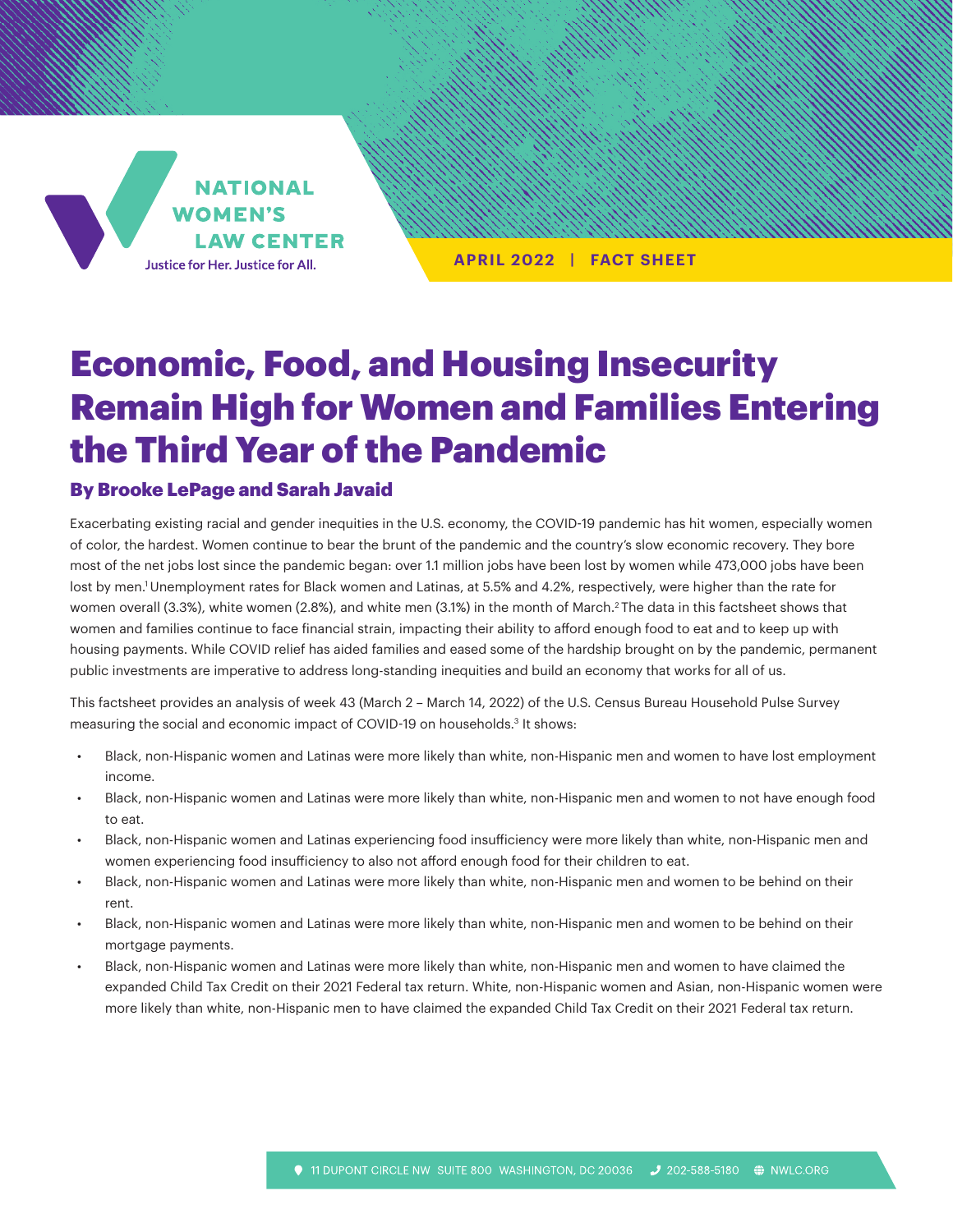#### **Nearly one in six Black, non-Hispanic women and over one in five Latinas were in households that lost employment income in the four weeks prior.**

Over 15.9 million women 18 years or older (13.0% of women overall) reported that their household had lost employment income in the last four weeks. Over one in five Latinas (22.8%) and nearly one in six Black, non-Hispanic women (15.9%) were in households that lost employment income. Latinas were more than two times more likely and Black, non-Hispanic women were 1.5 times more likely to have lost income than white, non-Hispanic men (10.6%) and women (9.7%).

Share Who Reported Losing Employment Income by



Source: NWLC calculations based on U.S. Census Bureau, 2020-2022 Household Pulse Survey, using data from week 43 (collected March 2 - March 14, 2022). *Survey respondents self-identified as male, female, transgender, or none and self-identified their race and whether they were of Hispanic, Latino, or Spanish origin.*

Over 2.4 million women (2.1% of women overall) applied for unemployment insurance between January 1, 2022 and the time of the survey. Women of color<sup>4</sup> (3.3%) were over 2.5 times more likely to apply than white, non-Hispanic women (1.3%) and nearly two times more likely to apply than white, non-Hispanic men (1.8%).

## **More than one in five Black, non-Hispanic women and over one in six Latinas did not have enough food to eat.**

Over 12.1 million women (11.4% of women overall) did not have enough food to eat in the prior week. More than one in five Black, non-Hispanic women (23.2%) and more than one in six Latinas (18.7%) reported sometimes or often not having enough to food to eat in the prior seven days. Black, non-Hispanic women were over 3.5 times more likely to not have enough to eat than white, non-Hispanic men (6.3%) and over three times more likely than white, non-Hispanic women (7.6%). Latinas were nearly three times more likely than white, non-Hispanic men (6.3%) to not have enough food to eat and nearly 2.5 times more likely than white, non-Hispanic women (7.6%). Experiencing food insufficiency can have long-term health effects such as diabetes and hypertension, as well as mental health consequences including anxiety and depression,<sup>5</sup> some of which can be greater for women than men.<sup>6</sup>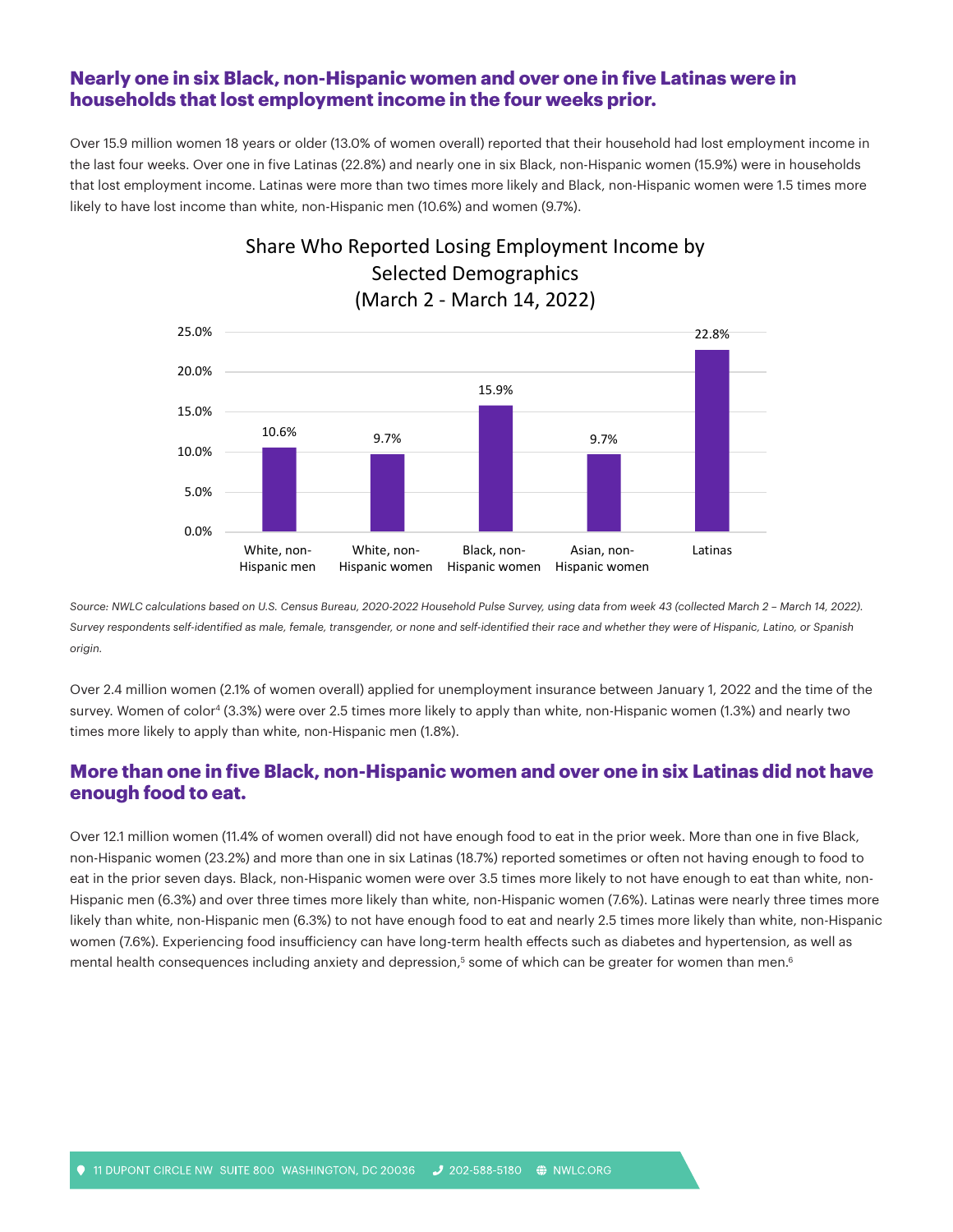

*Source: NWLC calculations based on U.S. Census Bureau, 2020-2022 Household Pulse Survey, using data from week 43 (collected March 2 – March 14, 2022). Survey respondents self-identified as male, female, transgender, or none and self-identified their race and whether they were of Hispanic, Latino, or Spanish origin. Calculations for Asian, non-Hispanic women are not included due to insufficient sample sizes.*

## **More than two in five Black, non-Hispanic women and nearly one in three Latinas experiencing some level of food insufficiency could not afford enough food for the children in their household.7**

Not having enough food to eat as a child can have immediate effects on children's health through malnutrition, as well as life-long chronic physical and mental health concerns, including diabetes, hypertension, depression and anxiety.<sup>8</sup> In the first half of March, over 6 million women experiencing some level of food insufficiency (33.4%) reported they sometimes or often could not afford enough food for the children in their household to eat in the week prior. More than two in five Black, non-Hispanic women (44.4%) and nearly one in three Latinas (30.3%) experiencing some level of food insufficiency also reported sometimes or often not being able to afford enough food for the children in their household in the prior week. Among those experiencing some level of food insufficiency, Black, non-Hispanic women were nearly two times more likely than white, non-Hispanic women (23.9%) and white, non-Hispanic men (22.6%) to sometimes or often not afford enough food for the children in their household in the prior week.



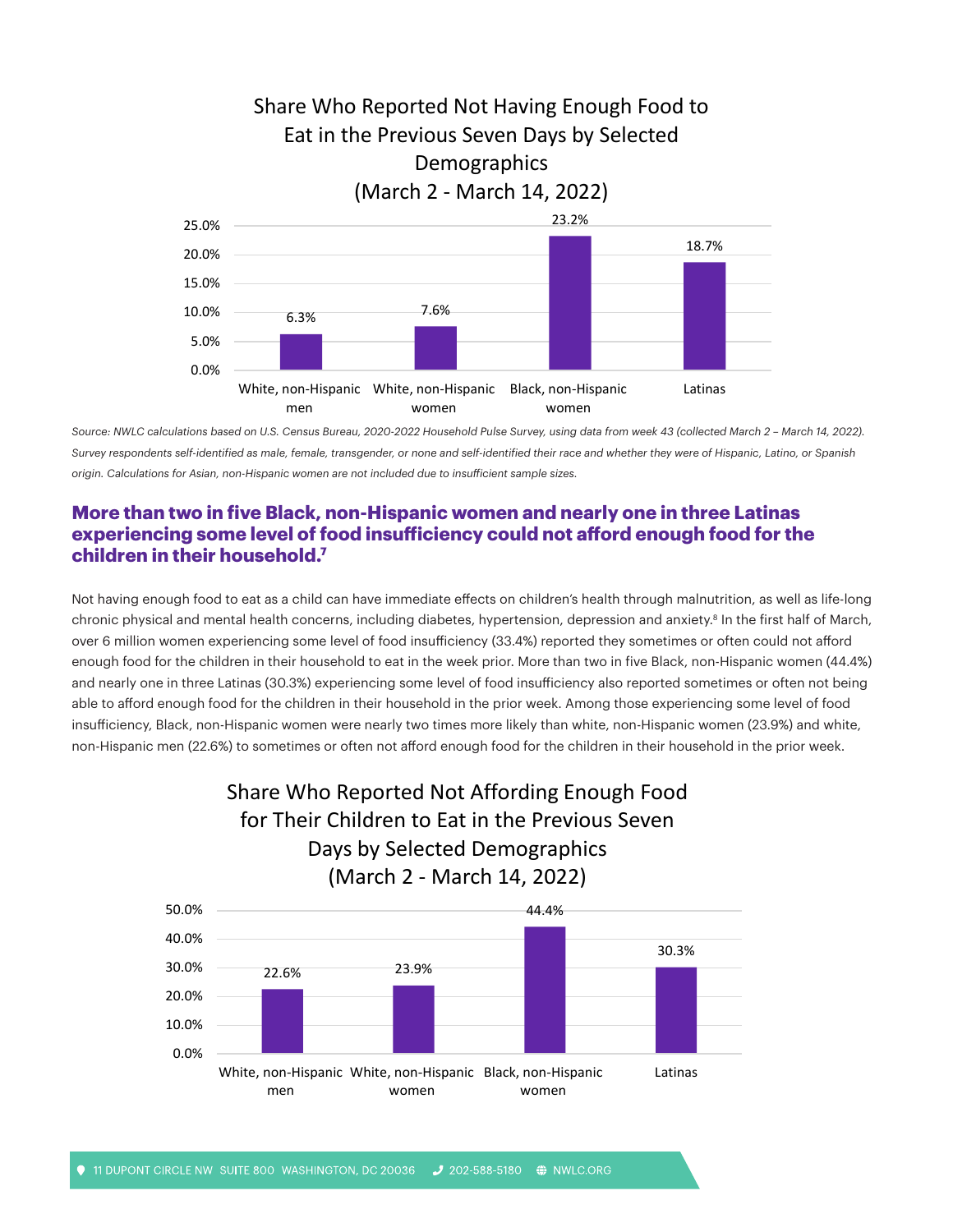Source: NWLC calculations based on U.S. Census Bureau, 2020-2022 Household Pulse Survey, using data from week 43 (collected March 2 - March 14, 2022). *Survey respondents self-identified as male, female, transgender, or none and self-identified their race and whether they were of Hispanic, Latino, or Spanish origin. Calculations for Asian, non-Hispanic women are not included due to insufficient sample sizes.*

The U.S. Department of Agriculture issued waivers in March 2020 allowing all children to access free school meals. Because an extension of these waivers was not included in the most recent Congressional spending bill, this expansion is set to expire at the end of the school year in June 2022. Students who participate in school meal programs have a better overall diet than nonparticipants and eating breakfast at school is associated with better attendance rates, fewer missed school days, and better test scores.<sup>9</sup> Nearly 14 million women with children in their household (26.7% of women with children in their household) reported the children in their household eat free school meals on-site, at school or another location, compared to 8.2 million men with children in their household (19.1% of men with children in their household). Of those who indicated experiencing some level of food insufficiency and sometimes or often being unable to afford enough food for the children in their household in the week prior, more than 3.7 million people, or over one in three (36.6%), had children who eat free school meals.

#### **More than one in five Black, non-Hispanic women and Latinas reported being in households that did not have child care for children under 12.**

One continuing challenge for parents of young children in the pandemic has been, and will likely continue to be without sufficient public investment, the lack of predictable and affordable child care—which makes it difficult for parents to work, look for work, or participate in education or training that would help them gain employment, so they can support themselves and their families. More than one in five (20.6%) women in households with children under 12 years old reported that, at some point in the last four weeks, children in their household were unable to attend child care because of the pandemic.<sup>10</sup> Similarly, more than one in five Black, non-Hispanic women (21.6%) and Latinas (22.0%) reported not having child care in the past month due to the pandemic.<sup>11</sup>

#### **Over one in five Black, non-Hispanic women and about one in six Latinas who rent were behind on their payments and over one in seven Black, non-Hispanic women and one in ten Latinas with mortgages were behind on their payments.**

Over 4.5 million women (15.0% of women who rent) reported being behind on their rent payments in the first half of March. Among renters, over one in five Black, non-Hispanic women (23.8%) and one in six Latinas (16.6%) were behind on their rent. Black, non-Hispanic women were nearly 2.5 times more likely than white, non-Hispanic men (9.5%) and over two times more likely than white, non-Hispanic women (10.9%) to be behind on their rent. Latinas were more than 1.7 times and 1.5 times more likely than white, non-Hispanic men and women, respectively, to be behind on their rent. Moreso, nearly 1.9 million women (42.9% of women who are behind on rent) reported being very or somewhat likely to be evicted in the next two months, including over 1.2 million women of color.12

The December 2020 and March 2021 COVID-relief laws provided over \$46 billion for states and localities to administer Emergency Rental Assistance Programs (ERAP). Unfortunately, some ERA programs have run out of funding and have stopped or paused accepting applications, despite the clear, persistent need for assistance to renters behind on their rent payments. Nearly 4.5 million women (15.1% of women who rent) reported they applied for ERAP in the first half of March. Among those who rent, over one in four Black, non-Hispanic women (27.3%) and nearly one in six Latinas (16.3%) reported applying for ERAP. Black, non-Hispanic women were over 3.5 times more likely than white, non-Hispanic men (7.5%) and more than 2.5 times more likely than white, non-Hispanic women (10.4%) to report applying for ERAP. Latinas were more than two times and 1.5 times more likely than white, non-Hispanic men and women, respectively, to report applying for ERAP.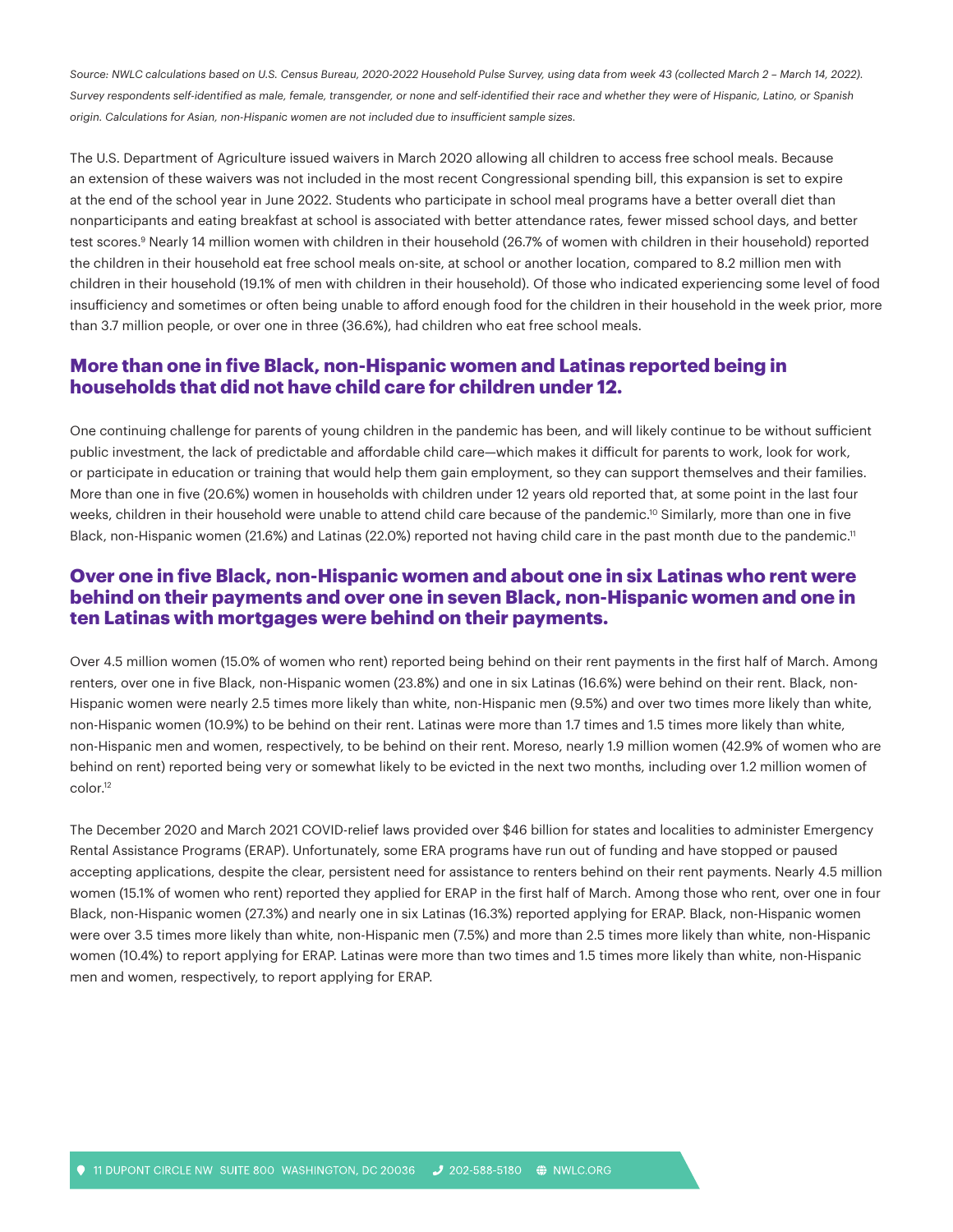

*Source: NWLC calculations based on U.S. Census Bureau, 2020-2022 Household Pulse Survey, using data from week 43 (collected March 2 – March 14, 2022). Survey respondents self-identified as male, female, transgender, or none and self-identified their race and whether they were of Hispanic, Latino, or Spanish origin. Calculations for Asian, non-Hispanic women are not included due to insufficient sample sizes.*

More than 3 million women (7.4% of women with mortgages) reported being behind on their mortgage payments in the first half of March. Among homeowners with mortgages, more than one in seven Black, non-Hispanic women (14.8%) and one in ten Latinas (10.5%) reported being behind on their mortgage payments.<sup>13</sup> Black, non-Hispanic women with mortgages were more than three times more likely than white, non-Hispanic men with mortgages (4.7%) and over 2.5 times more likely than white, non-Hispanic women with mortgages (5.6%) to report being behind on their mortgage. Latinas with mortgages were about two times more likely than white, non-Hispanic men and women with mortgages to report being behind on their mortgage.





Source: NWLC calculations based on U.S. Census Bureau, 2020-2022 Household Pulse Survey, using data from week 43 (collected March 2 - March 14, 2022). *Survey respondents self-identified as male, female, transgender, or none and self-identified their race and whether they were of Hispanic, Latino, or Spanish origin. Calculations for Asian, non-Hispanic women are not included due to insufficient sample sizes.*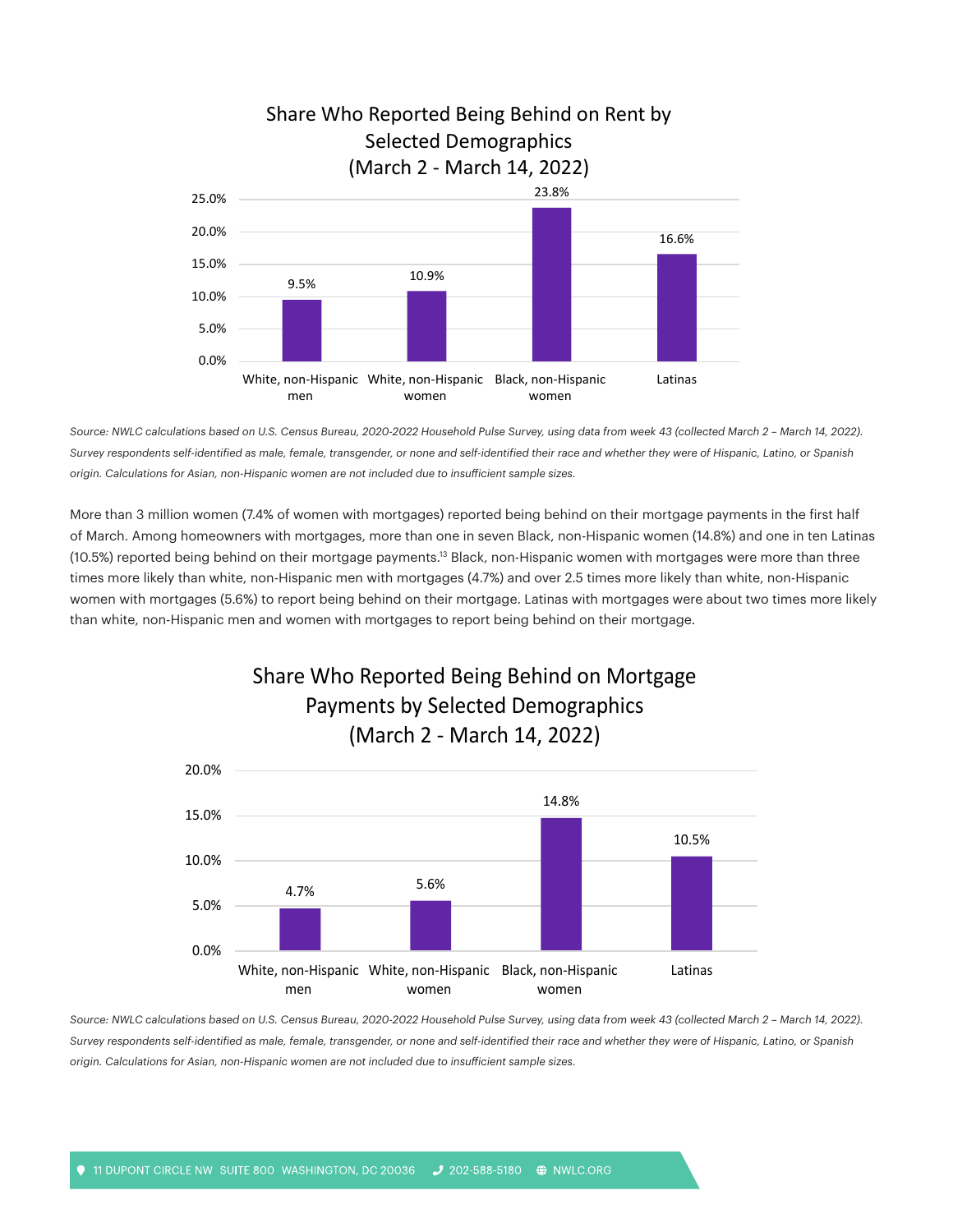## **Nearly one in three Black, non-Hispanic women and one in five Latinas already claimed the Child Tax Credit on their 2021 Federal tax returns.**

Under the American Rescue Plan Act, eligible families could receive half of the expanded Child Tax Credit (CTC) as monthly payments between July and December 2021. Families must file a 2021 Federal tax return to receive the rest of their 2021 CTC amount. In the first half of March, women (22.3%) were more likely than men (17.4%) to report being in households that had already claimed the Child Tax Credit on their 2021 federal taxes. Nearly one in three Black, non-Hispanic women (32.4%), over one in five Latinas (20.9%), and one in five Asian, non-Hispanic women (20.0%) reported that their household claimed the credit on their 2021 Federal tax returns. Black, non-Hispanic women and Latinas were more likely than white, non-Hispanic men (15.2%) and women (18.4%) to be in households that claimed the credit on their 2021 Federal tax returns. White, non-Hispanic women and Asian, non-Hispanic women were more likely than white, non-Hispanic men (15.2%) to have claimed the expanded Child Tax Credit on their 2021 Federal tax return.



Source: NWLC calculations based on U.S. Census Bureau, 2020-2022 Household Pulse Survey, using data from week 43 (collected March 2 - March 14, 2022). *Survey respondents self-identified as male, female, transgender, or none and self-identified their race and whether they were of Hispanic, Latino, or Spanish origin.*

## **Nearly nine in ten Black, non-Hispanic women who claimed the Child Tax Credit on their 2021 Federal tax return, received a refund, and spent most of the credit used it to purchase food.**

Advance Child Tax Credit payments have been critical in helping women cover the costs of necessities like food. In March, women were also using their tax refunds to that end. Of those who claimed the CTC on their 2021 Federal tax return, received a refund in the last month, and spent most of the credit, nine in ten Black, non-Hispanic women (90.7%) used the credit to purchase food, compared to 79.2% of white, non-Hispanic men and 85.2% of white, non-Hispanic women.14